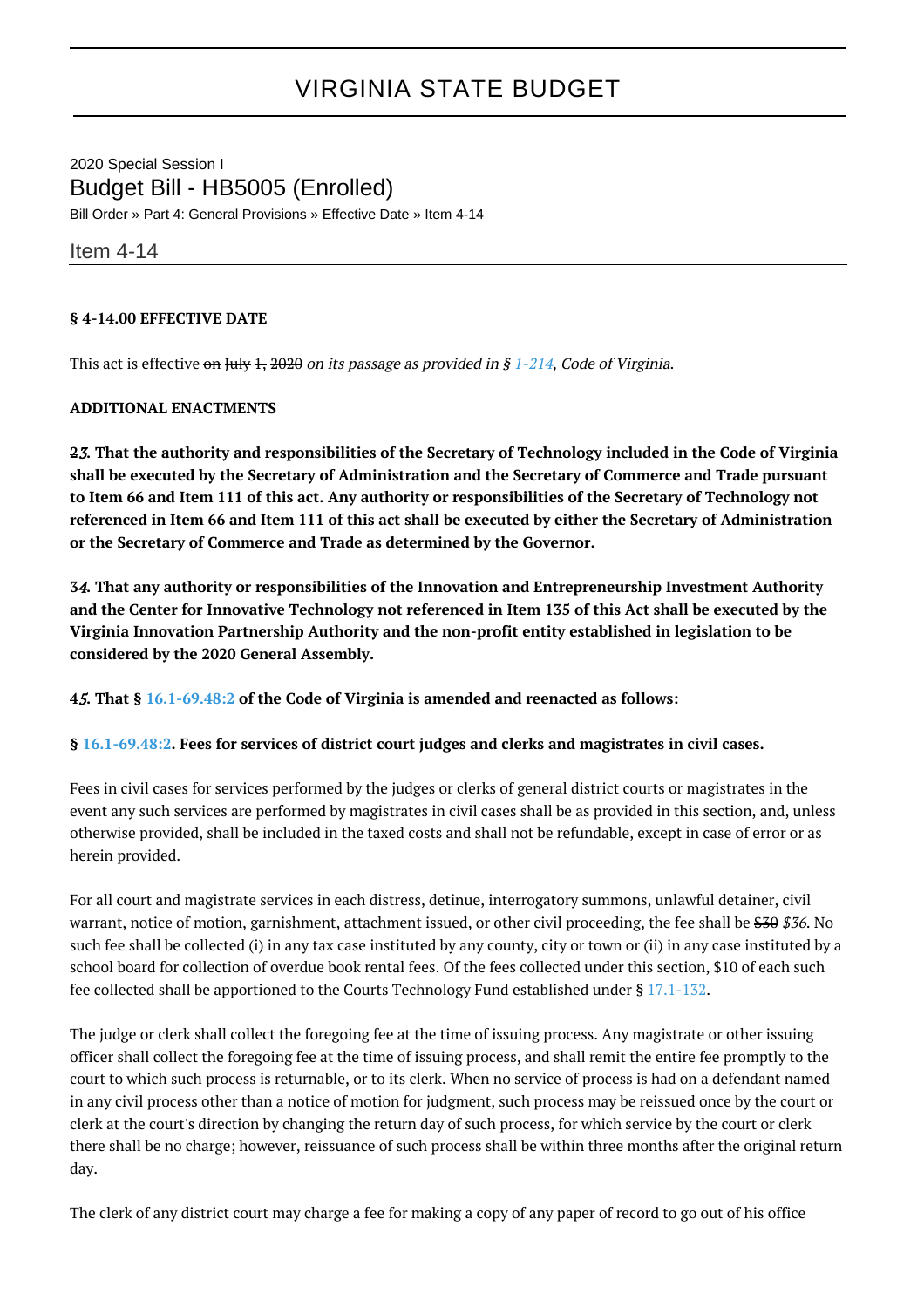which is not otherwise specifically provided for. The amount of this fee shall be set in the discretion of the clerk but shall not exceed \$1 for the first two pages and \$.50 for each page thereafter.

The fees prescribed in this section shall be the only fees charged in civil cases for services performed by such judges and clerks, and when the services referred to herein are performed by magistrates such fees shall be the only fees charged by such magistrates for the prescribed services.

**5**6**. a. In anticipation of the collection of taxes and revenues of the Commonwealth, for fiscal years 2021 and 2022, the Treasury Board is hereby authorized, by and with the consent of the Governor, to sell and issue, pursuant to Article X, Section 9 (a)(2) of the Constitution of Virginia, as the case may be, at one time or from time to time, tax and revenue anticipation notes ("9(a)(2) Notes") of the Commonwealth, including 9(a)(2) Notes issued as commercial paper. The proceeds of such 9(a)(2) Notes, excluding amounts needed to fund issuance costs, reserve funds, and other financing expenses, shall be used exclusively for the purpose of providing funds, together with any other available funds, to help manage the cash flow impact of actual or potential reductions of tax and other revenues or increases in expenses related to or resulting from the COVID-19 pandemic, and including the payment of operating expenses incurred or to be incurred in anticipation of the collection of taxes and revenues by the Commonwealth.**

**b. In addition, in anticipation of the collection of taxes and revenues of the Commonwealth, and its counties, cities and towns, for fiscal years 2021 and 2022, the Treasury Board is hereby authorized, by and with the consent of the Governor, to sell and issue, pursuant to Article X, Section 9 (d) of the Constitution of Virginia, as the case may be, at one time or from time to time, tax and revenue anticipation notes of the Commonwealth ("9(d) Notes" and together with the 9(a)(2) Notes authorized in the foregoing paragraph, "Notes")), including 9(d) Notes issued as commercial paper. The proceeds of such 9(d) Notes, excluding amounts needed to fund issuance costs, reserve funds, and other financing expenses, shall be used exclusively for the purpose of providing funds, together with any other available funds, to help manage the cash flow impact of actual or potential reductions of tax and other revenues or increases in expenses related to or resulting from the COVID-19 pandemic, and including the payment of operating expenses incurred or to be incurred in anticipation of the collection of taxes and revenues by the Commonwealth and its counties, cities and towns, and to purchase or acquire similar notes issued by, or otherwise to assist, cities, counties and towns of the Commonwealth for such purpose. The Governor is authorized to select the counties, cities and towns to participate in the undertakings authorized hereunder and direct the distribution of 9(d) Note proceeds to the particular counties, cities and town, and shall, after consultation with all interested parties, develop a guidance document governing eligibility and priority criteria.**

**c. The Treasury Board is authorized to issue Notes hereunder in an aggregate principal amount not exceeding \$500,000,000 for the benefit of the Commonwealth and in an aggregate principal amount not exceeding \$250,000,000 for the benefit of counties, cities and towns, plus in either case amounts needed to fund issuance costs, reserve funds, capitalized interest, and other financing expenses.**

**d. 9(a)(2) Notes shall mature at such time or times within twelve months from their date or dates, and 9(d) Notes shall mature at such time or times not exceeding two years from their date or dates.**

**e. The full faith and credit of the Commonwealth shall be pledged to any 9(a)(2) Notes issued under the provisions of this Item. 9(d) Notes issued under the provisions of this item shall not be deemed to constitute a debt of the Commonwealth of Virginia or a pledge of the full faith and credit of the Commonwealth, but such obligations shall be payable solely, subject to appropriation by the General Assembly, from amounts appropriated from time to time by the General Assembly and from amounts paid by counties, cities and towns that issue bonds, notes or obligations with respect to this Item. There is hereby appropriated a sum sufficient to the Treasury Board for the purpose of paying the debt service on the Notes.**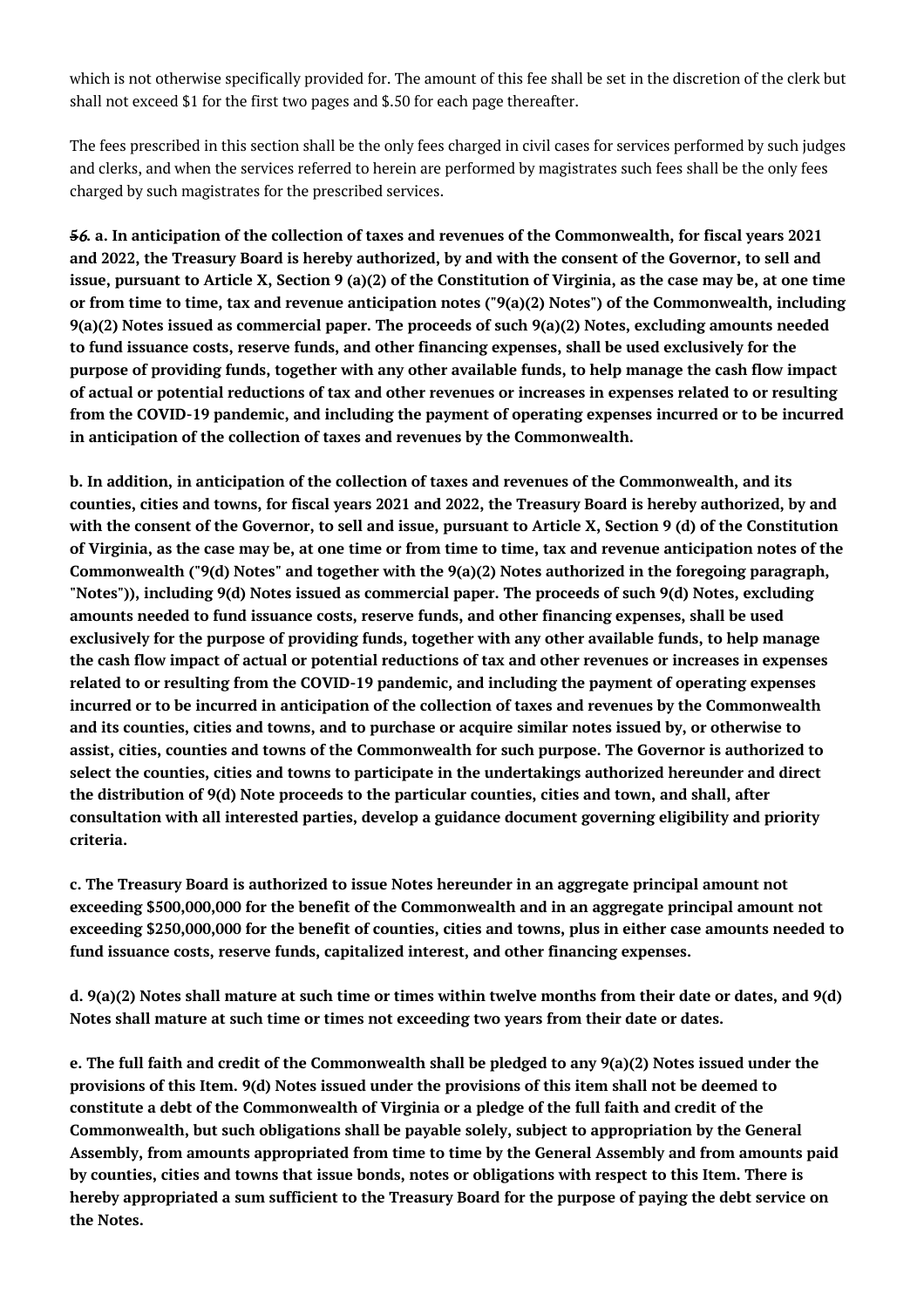**f. The Virginia Resources Authority is authorized to purchase and acquire through proceeds of 9(d) Notes bonds, notes or obligations of counties, cities and towns of the Commonwealth issued for the purposes authorized hereunder and establish the interest rates and repayment terms of such bonds, notes or obligations in accordance with a memorandum of agreement with the Treasury Board and the Authority shall recover its reasonable costs and expenses for doing so from the proceeds of such Notes and for its role in the administration and management of such proceeds.**

**g. Each county, city, and town is hereby authorized to issue bonds, notes or obligations for the purposes set forth in paragraph (b) above. The authority of any county, city, and town to contract and to issue bonds, notes or obligations pursuant to such authorization is in addition to any existing authority to contract and issue bonds, notes or obligations, anything in the laws of the Commonwealth, including any local charter, to the contrary notwithstanding. The provisions of Virginia Code § [15.2-2659](http://law.lis.virginia.gov/vacode/15.2-2659/) and § [62.1-](http://law.lis.virginia.gov/vacode/62.1-216.1/) [216.1](http://law.lis.virginia.gov/vacode/62.1-216.1/) shall apply, mutatis mutandis, with respect to any bond, note or obligation issued by a county, city or town hereunder.**

**h. The proceeds, including any premium, of the Notes shall be deposited in a special account in the state treasury and, together with the investment income thereon, shall be disbursed by the State Treasurer from time to time for paying all or any part of the expenses or undertakings as set forth in paragraphs (a) and (b) above. The Notes shall be dated and may be made redeemable before their maturity or maturities at such price or prices or within such price parameters, all as may be determined by the Treasury Board, by and with the consent of the Governor, and shall be in such form, shall bear interest at such rate or rates, either at fixed rates or at rates established by formula or other method, and may contain such other provisions, all as determined by the Treasury Board or, when authorized by the Treasury Board, the State Treasurer. The principal of and premium, if any, and the interest on Notes shall be payable in lawful money of the United States of America. Notes may be certificated or uncertificated as determined by the Treasury Board. The Treasury Board may contract for services of such registrars, transfer agents, or other authenticating agents as it deems appropriate to maintain a record of the persons entitled to the Notes. Notes issued in certificated form may be issued under a system of book entry for recording the ownership and transfer of ownership of rights to receive payments on the Notes. The Treasury Board shall fix the authorized denomination or denominations of the Notes and the place or places of payment of certificated Notes, which may be at the Office of the State Treasurer or at any bank or trust company within or without the Commonwealth. The Treasury Board may sell Notes in such manner, by competitive bidding, negotiated sale, or private placement with private lenders or governmental agencies, and for such price or within such price parameters as it may determine, by and with the consent of the Governor, to be in the best interest of the Commonwealth. In the discretion of the Treasury Board, Notes may be issued at one time or from time to time. Certificated Notes shall be signed on behalf of the Commonwealth by the Governor and by the State Treasurer, or shall bear their facsimile signatures, and shall bear the lesser seal of the Commonwealth or a facsimile thereof. If the Notes bear the facsimile signature of the State Treasurer, they shall be signed by such administrative assistant as the State Treasurer shall determine or by such registrar or paying agent as may be designated to sign them by the Treasury Board. If any officer whose signature or facsimile signature appears on any Notes ceases to be such officer before delivery, such signature or facsimile signature shall nevertheless be valid and sufficient for all purposes the same as if such officer had remained in office until such delivery, and any Note may bear the facsimile signature of, or may be signed by, such persons as at the actual time of execution are the proper officers to sign such Note, although at the date of such Note, such persons may not have been such officers.**

**i. The Treasury Board is authorized to create debt service and sinking funds for the payments of the principal of, premium, if any, and interest on the Notes and other funds or reserves desirable or required by any purchaser. Pending the application of the proceeds of the Notes to the purpose for which they have been authorized and the application of funds set aside for the purpose to the payment of Notes, they may be invested by the State Treasurer in securities that are legal investments under the laws of the**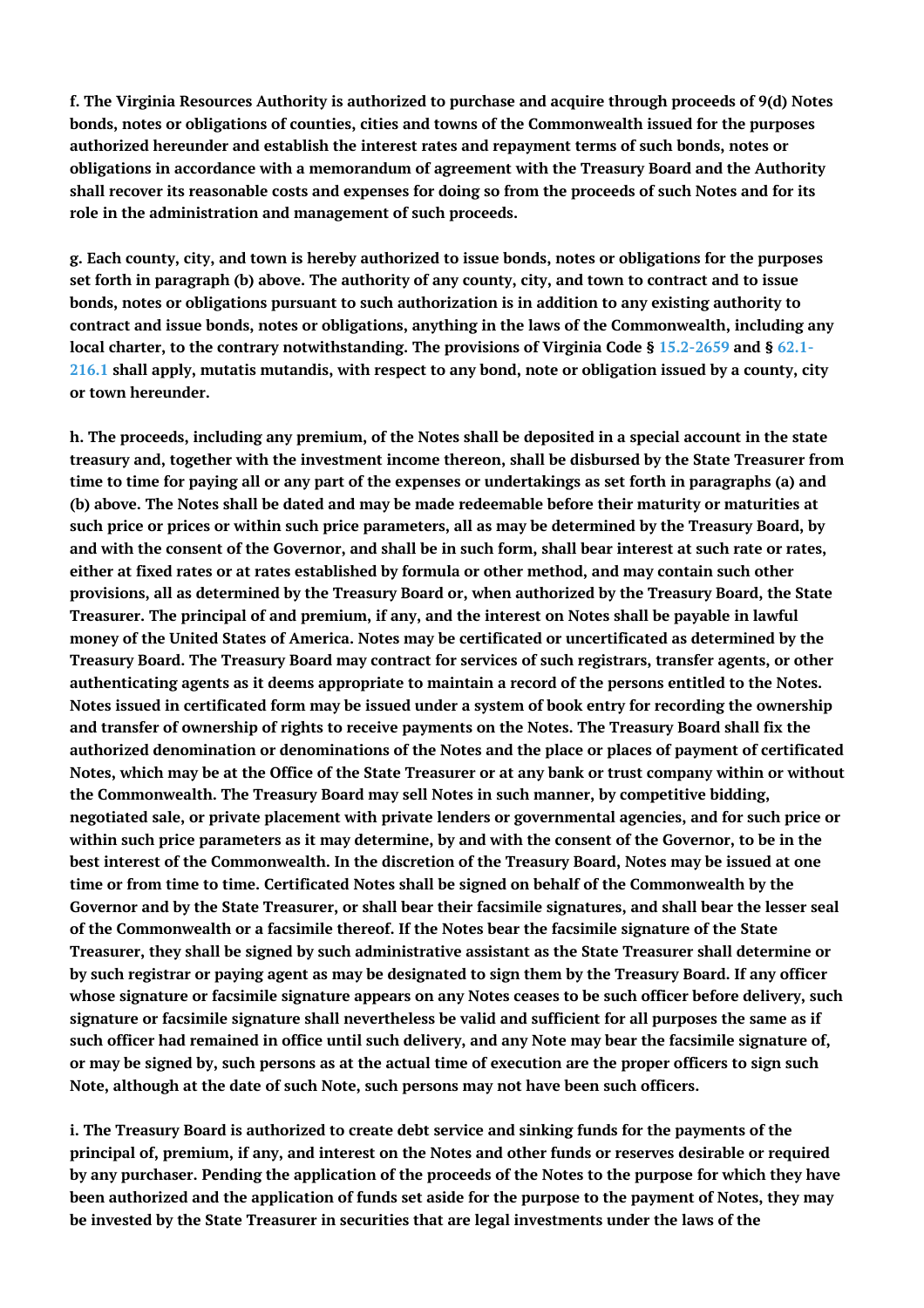**Commonwealth for public funds and sinking funds, as the case may be. Whenever the State Treasurer receives interest from the investment of the proceeds of Notes, such interest shall become a part of the principal of the Notes and shall be used in the same manner as required for principal of the Notes.**

7.a. Notwithstanding any other provision of law, upon the declaration by the Governor of a state of emergency pursuant to § 44-146.17, Code of Virginia, in response to a communicable disease of public health threat as defined in § 44-146.16, Code of Virginia, electric companies subject to regulation of the State Corporation Commission ("Commission"), natural gas suppliers subject to the regulation of the Commission, electric and gas municipal utilities, and water suppliers and wastewater service providers, subject to the regulation of Commission or constituting a municipal utility ("utilities") are prohibited from disconnecting service to residential customers for non-payment of bills or fees until the Governor determines that the economic and public health conditions have improved such that the prohibition does not need to be in place, or until at least 60 days after such declared state of emergency ends, whichever is sooner. "Municipal utility" means a utility providing electric, gas, or water or wastewater service that is owned or operated by a city, county, town, authority, or other political subdivision of the Commonwealth. The utilities shall notify all customers who are at least 30 days in arrears of this utility disconnection moratorium, which may be by bill insert or bill notice.

b. No more than 60 days after the enactment of this act, the utilities shall notify all customers who are at least 30 days in arrears of the COVID-19 Relief Repayment Plan (Repayment Plan), which may be by bill insert or bill notice, such notice shall include eligibility, billing information, applicable financial assistance resources, and contact information where customers may file an initial complaint on Repayment Plan related disputes. All utilities within 60 days after the enactment of this act must offer customers a Repayment Plan for past due accounts while the universal prohibition on service disconnections is in effect that includes, at minimum, the following provisions:

1. The Repayment Plan shall not require any new deposits, down payments, fees, late fees, interest charges, or penalties, nor shall such plan accrue any fees, interest, or penalties, including prepayment penalties;

2. The Repayment Plan shall amortize the repayment of a customer's utility debt over a minimum period of 6 months and up to 24 months for each utility. The utility will work with the customer to establish a Repayment Plan that meets the requirements of this clause 7.b. and that the customer determines is sustainable and affordable for them. A customer may satisfy the Repayment Plan in part or in full at any time; and

3. The utilities shall not apply eligibility criteria, such as installment plan history. However, the utilities may require the customer to attest to the utility or to a third party chosen by the utility that the customer has experienced a financial hardship resulting directly or indirectly from the public health emergency or that they have experienced a hardship to pay during the public health emergency.

4. If a utility reports to a consumer reporting agency or debt collector regarding a consumer who is on a Repayment Plan, the utility shall report the account as "current" in accordance with the Public Law 116-136: Coronavirus Aid, Relief, and Economic Security Act. If the provisions of Public Law 116-136: Coronavirus Aid, Relief, and Economic Security Act expire prior to the end of the universal moratorium established in clause 7.a., the utility may only resume reporting any default on the Repayment Plan at the end of the universal moratorium established in clause 7.a.

5. However, no utility that has received an order exempting it from the provisions of this clause 7.a. shall disconnect from service a customer who is making timely payments under the Repayment Plan at the time of the order and until such time as a customer ceases to make timely payments under the Repayment Plan. A utility that has received an order exempting it from the provisions of this clause 7.a. shall attempt to establish a Repayment Plan with its customers prior to any disconnection of service.

c. Nothing herein shall limit or prevent the utilities or the residential customers from applying or seeking debt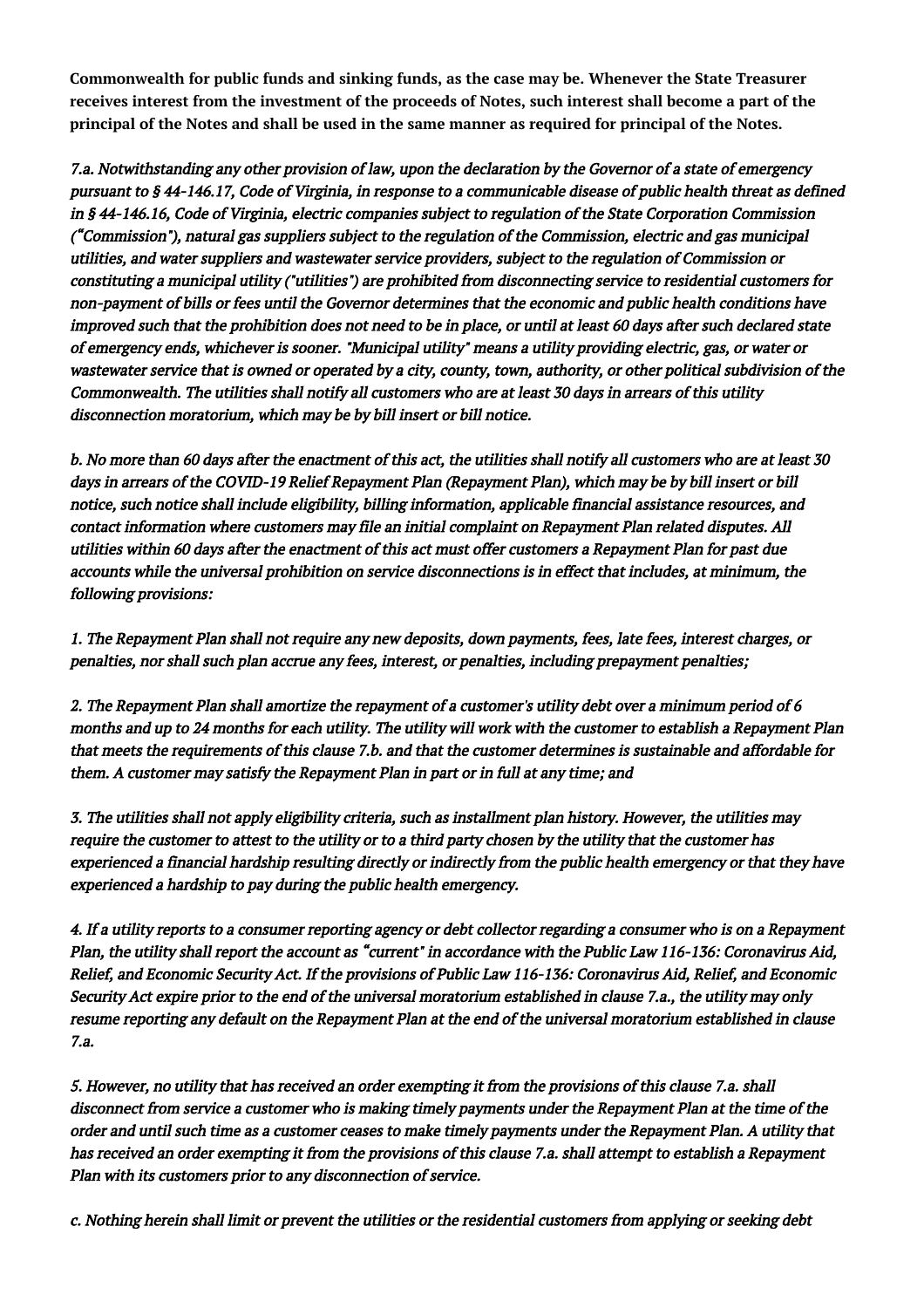relief or mitigation from any available resource, from entering into another payment plan offered by the utility, or from renegotiating the terms of the Repayment Plan.

d. In accordance with the provisions of Item 479.10, paragraph B.5. of this act, utilities shall use any funding allocated from the federal Coronavirus Relief Funds of the Coronavirus Aid, Relief, and Economic Security (CARES) Act (P.L. 116-136) to provide direct subsidy payments on behalf of customers whose accounts are over 30 days in arrears, provided such use meets eligibility requirements pursuant to United States Department of the Treasury guidance. In applying these funds to customer accounts, utilities shall prioritize providing financial assistance to customers who are over 60 days in arrears prior to using the funds to assist customers with accounts 31 to 60 days in arrears. To the extent possible, utilities shall use available funding to cover one-hundred percent of the customer's arrearage.

In addition to the funds provided in Item 479.10, paragraph B.2. of this act, where applicable, utilities must accept financial assistance from other utility assistance programs funded with federal Coronavirus Relief Funds from the Coronavirus Aid, Relief, and Economic Security (CARES) Act (P.L. 116-136) for customers who are at least 30 days in arrears. To the extent possible, utilities must direct customers in writing to these resources when establishing a Repayment Plan.

e. Notwithstanding anything to the contrary in this clause 7 or any other provision of law, if a utility subject to regulation of the Commission has accounts receivable arrearages for Virginia customers that exceed 2% of an investor-owned electric utility's, or 1% of any other utility's, annual Virginia jurisdictional operating revenues, then the utility may obtain relief from the moratorium established in clause 7.a. by filing an informational letter notice with the clerk of the Commission, stating such facts to demonstrate the exceedance and contemporaneously tendering associated workpapers to the staff of the Commission. The Commission staff shall verify the information as filed by the utility and shall file a verification letter with the Clerk of the Commission. The Commission, upon receipt of a favorable verification letter, shall issue a final order within five days. Upon issuance of an order, a utility shall thereafter be exempt from the moratorium provisions of this clause 7.a.

f. Notwithstanding anything to the contrary in this clause 7 or any other provision of law, if a utility subject to this clause 7 but not subject to regulation of the Commission has accounts receivable arrearages that exceed 1% of the utility's annual operating revenues, then the utility may obtain relief from the moratorium established in clause 7.a. if (i) the utility provides a written analysis stating such facts to demonstrate the exceedance to staff of the governing body, (ii) the utility contemporaneously makes available for public inspection associated workpapers verifying such facts to staff of the governing body, and (iii) the governing body verifies the exceedance, provides public notice, takes public comment on, and votes to approve that the exceedance is accurate in an open public meeting. In the event of an affirmative vote of the utility's governing body, the utility shall thereafter be exempt from the moratorium provisions of this clause 7.a.

g. The Commission shall allow for the timely recovery of bad debt obligations, reasonable late payment fees suspended, and prudently incurred implementation costs resulting from a Repayment Plan for electric, gas, water, or wastewater utilities, including through a rate adjustment clause or through base rates, however, the Commission shall exclude from recovery all costs associated with any jurisdictional customer balances forgiven by a Phase II utility pursuant to paragraph j. below. The Commission may apply any applicable earnings test in the Commission rules governing utility rate applications and annual informational filings when assessing the recovery of such costs. The Commission shall also require the utilities subject to regulation by the Commission to submit information on the status of customer accounts, including (a) the number and value of outstanding aged account balances, categorized by customer type; (b) the number and value of associated collections from customers, categorized by customer type; (c) the number and value of associated additions to aged accounts receivable balances, categorized by customer type; (d) the number and value of aged accounts receivable balances, net of collections and additions; (e) the number, total value, and average debt of accounts that are participating in the Repayment Plan, or another repayment plan as set forth by the utility; (f) the number of accounts removed from the Repayment Plan, or another repayment plan as set forth by the utility, categorized by reason; (g) the amount of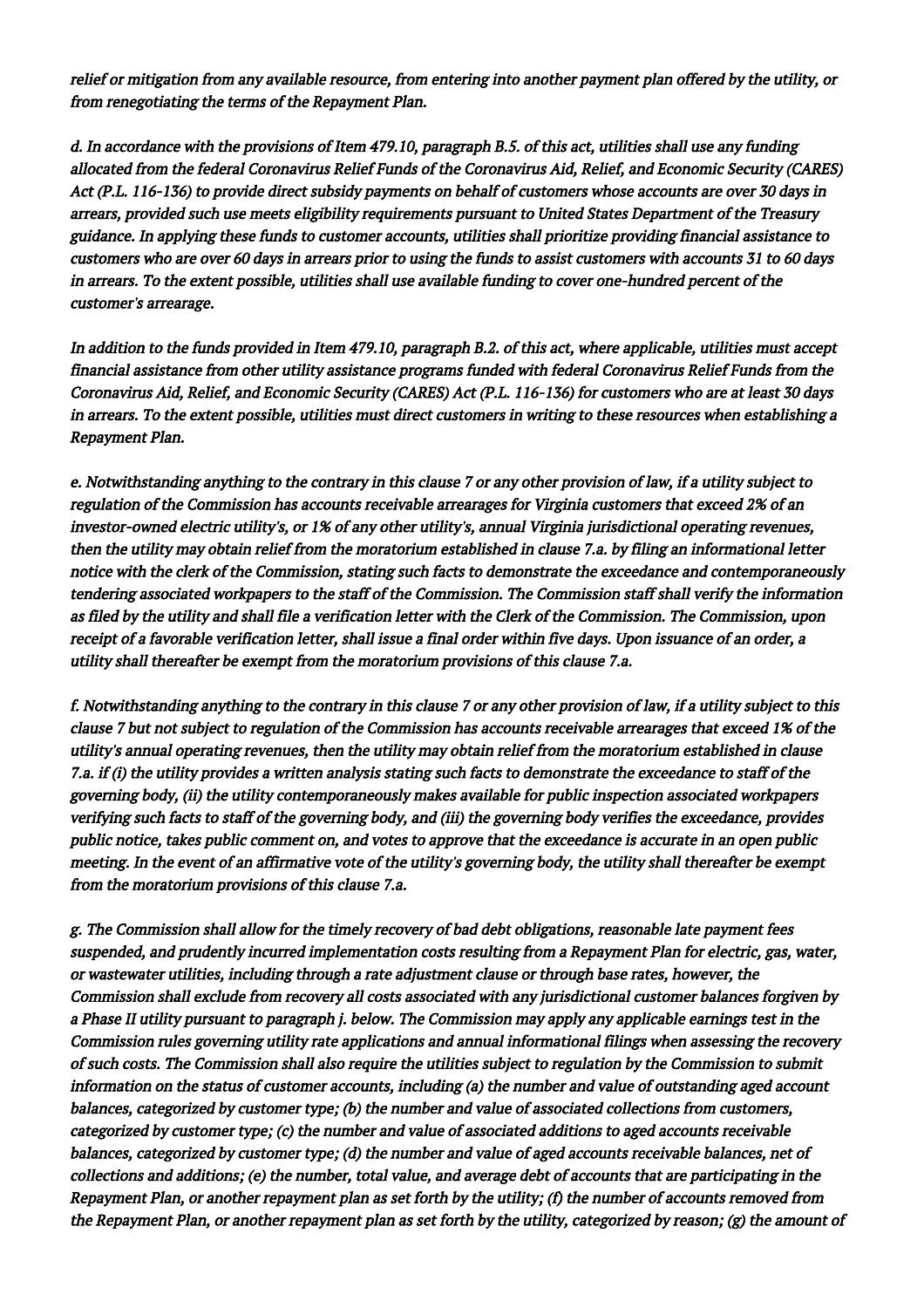and average debt still remaining for customer accounts removed from the Repayment Plan or another repayment plan as set forth by the utility; (h) the carrying costs of the debt for accounts participating in a repayment plan and any associated administrative costs incurred; (i) the number, total value, and average debt of customer accounts receiving direct assistance by the funds provided in Item 479.10, paragraph B.2. of this act, categorized by days in arrears and customer account type; (j) the cumulative level of customer arrearages by locality; and (k) any cost recorded as regular asset authorized by that certain order of the Commission in Case Number PUR-2020-00074. The Commission shall provide the Chairs of the House Committees on Labor and Commerce and Appropriations, the Senate Committees on Commerce and Labor and Finance and Appropriations, and the Secretary of Commerce and Trade an aggregated anonymized report by utility containing such compiled information by December 31, 2020, within 90 days of the expiration of the universal prohibition established in clause 7.a., and annually, on or before December 31st, thereafter for the following two years. The report due on December 31, 2020 shall cover the period from March 16, 2020 through December 15, 2020. The report due within 90 days of the end of the universal prohibition established in clause 7.a. shall cover the period from December 16, 2020 to the end of the universal prohibition established in clause 7.a. Annual reports shall cover the period from the end of the universal prohibition established in clause 7.a. to December 16th of the year the report is due.

h. Utilities not subject to regulation by the Commission shall submit information on the status of customer accounts to the Commission on Local Government managed by the Department of Housing and Community Development, including (a) the number and value of accounts that are at least 30 days in arrears; (b) the number and value of accounts that are at least 60 days in arrears; (c) the number, total value, and average debt of accounts that are participating in the Repayment Plan, or another repayment plan as set forth by the utility; (d) the number of accounts removed from the Repayment Plan, or another repayment plan as set forth by the utility, categorized by reason; (e) the amount of and average debt still remaining for accounts removed from the Repayment Plan or another repayment plan as set forth by the utility; (f) the carrying costs of the debt for accounts participating in a repayment plan and any associated administrative costs incurred;  $(g)$  the number, total value, and average debt of accounts offset by the funds provided in Item 479.10, paragraph B.2. of this act and local programs using Coronavirus Relief Funds, categorized by days in arrears, customer account type, and Coronavirus Relief Fund type; and, (h) the cumulative level of customer arrearages by locality. The Commission on Local Government shall provide the Chairs of the House Committees on Labor and Commerce and Appropriations, the Senate Committees on Commerce and Labor and Finance and Appropriations, and the Secretary of Commerce and Trade an aggregated anonymized report by utility containing such compiled information by December 31, 2020, within 90 days of the expiration of the universal prohibition established in clause 7.a., and annually, on or before December 31st, thereafter for the following two years. The report due on December 31, 2020 shall cover the period from March 16, 2020 through December 15, 2020. The report due within 90 days of the end of the universal prohibition established in clause 7.a. shall cover the period from December 16, 2020 to the end of the universal prohibition established in clause 7.a. Annual reports shall cover the period from the end of the universal prohibition established in clause 7.a. to December 16th of the year the report is due.

i. The reports required in paragraphs g. and h. of this clause 7 are not eligible for deferral or delay as permitted under Item 4-8.01, a.4.a. of this act.

j. Within 60 days after the enactment of this act, a Phase II Utility shall forgive all such utility's jurisdictional customer balances more than 30 days in arrears as of September 30, 2020.

1. In the utility's 2021 triennial review, any forgiven amounts shall be excluded from the utility's cost of service for purposes of determining any test period earnings and determining any future rates of the utility. In determining any customer bill credits, in the utility's 2021 triennial review, the Commission shall first offset any forgiven amounts against the total earnings for the 2017 through 2020 test periods that are determined to be above the utility's authorized earnings band. Such offset shall be made prior to any offset to customer bill credits by customer credit reinvestment offsets.

2. Each Phase II Utility shall, no later than December 31, 2020, submit a report to the Governor, the Chairs of the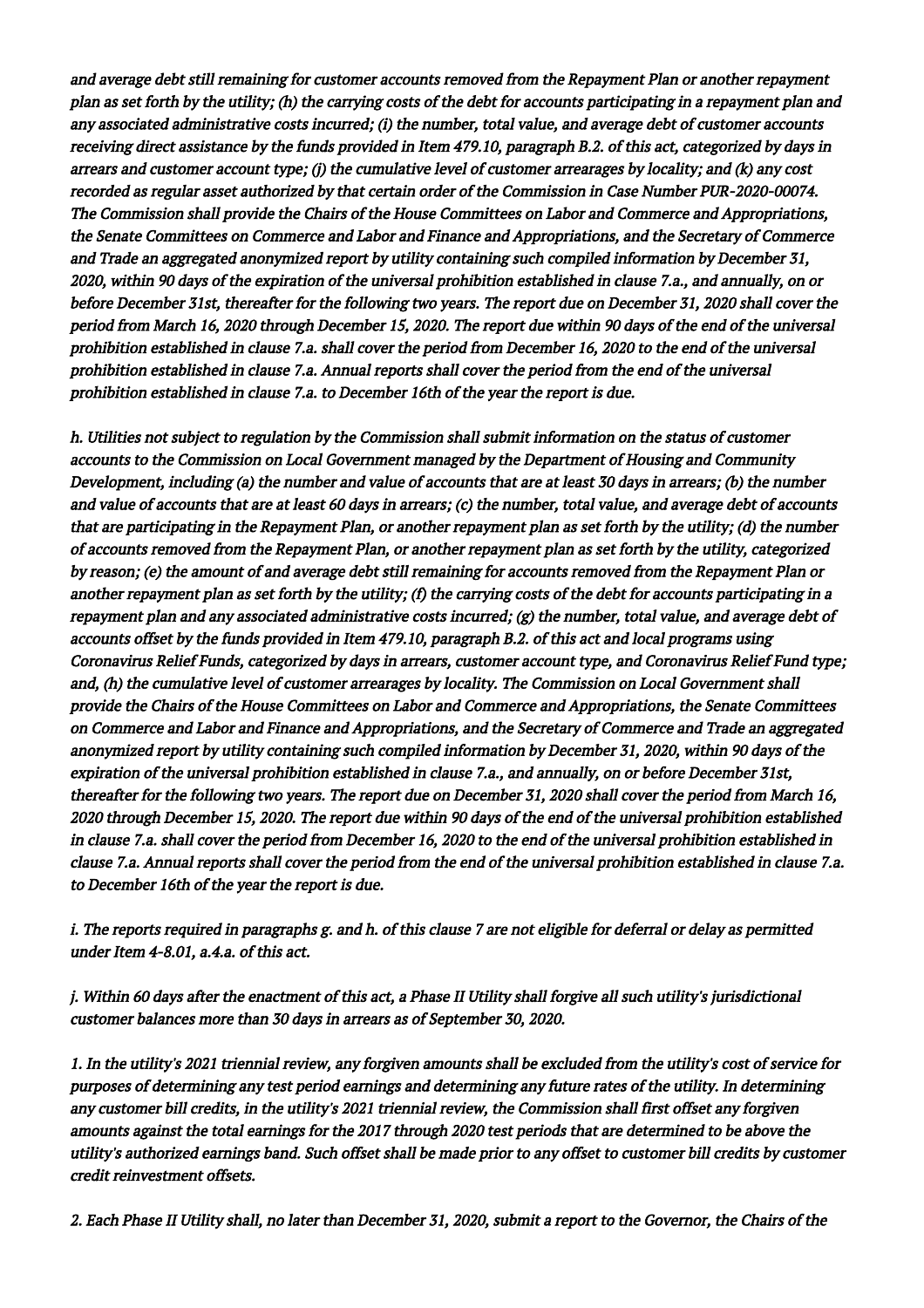House Committees on Labor and Commerce and Appropriations, and the Senate Committees on Commerce and Labor and Finance and Appropriations, and the Chair of the Commission on Electric Utility Regulation, detailing all actions by it pursuant to this act to forgive customer balances.

8.a. Notwithstanding any other provision of law, upon the declaration by the Governor of a state of emergency pursuant to § 44-146.17 of the Code of Virginia in response to a communicable disease of public health threat as defined in § 44-146.16 of the Code of Virginia, no landlord shall terminate a residential tenancy, or take any action to obtain possession of a dwelling unit, for non-payment of rent through December 31, 2020, unless such eligible tenant refuses to apply for Virginia Rent and Mortgage Relief Program assistance and refuses to cooperate with the landlord in applying for rental assistance through the Virginia Rent and Mortgage Relief Program. Such landlords and tenants must also comply with the following:

1. For an owner who owns more than four rental dwelling units or more than a 10 percent interest in more than four rental dwelling units, whether individually or through a business entity, in the Commonwealth, if rent is unpaid when due, the landlord shall serve upon the tenant, pursuant to  $\S 55.1$ -1202, a written notice informing the tenant of the total amount due and owed. The written notice shall also inform the tenant that if the tenant provides to the landlord a signed statement certifying that the tenant has experienced additional expenses or a loss of income due to the declared state of emergency, the tenant may, but is not required to, enter into a payment plan under which the tenant shall be required to pay the total amount due and owed in equal monthly installments over a period of the lesser of six months or the time remaining under the rental agreement. The total amount due and owed under a payment plan shall not include any late fees, and no late fees shall be assessed during any time period in which a tenant is making timely payments under a payment plan. If the tenant fails to pay in full, enter into a written payment plan with the landlord, or pay any installment required by the plan, the landlord may not terminate the tenancy nor take any action to obtain possession of the dwelling unit until the provisions of subsection 8.b. are effectuated on January 1, 2021. However, during the time the provisions of this subsection 8.a. are in effect, the landlord may proceed to obtain possession of the premises as provided in § 55.1-1251 in the event that the tenant refuses to apply for Virginia Rent and Mortgage Relief Program assistance and refuses to cooperate with the landlord in applying for rental assistance through the Virginia Rent and Mortgage Relief Program, as described in subsection 8.a.2. below. Nothing in this subsection shall preclude a tenant from availing himself of any other rights or remedies available to him under the law, nor shall the tenant's eligibility to participate or participation in any rent relief program offered by a nonprofit organization or under the provisions of any federal, state, or local law, regulation, or action prohibit the tenant from taking advantage of the provisions of this subsection.

2. If rent is unpaid when due, or if a payment under the terms of a payment plan is unpaid when due, the landlord shall serve upon the tenant, pursuant to  $\S 55.1$ -1202, a written notice informing the tenant of the Virginia Rent and Mortgage Relief Program and information on how to reach 2-1-1 Virginia to determine any additional federal, state, and local rent relief programs. The written notice shall also inform the tenant that the owner, landlord, or owner's licensed agent will apply for rental assistance with the Virginia Rent and Mortgage Relief Program on behalf of the tenant, or the landlord will cooperate with the tenant's application for rental assistance with the Virginia Rent and Mortgage Relief Program, or with another federal, state, or local rent relief program, by providing required documentation for such application, including the W-9 IRS form and any supporting affidavit. If the tenant refuses to apply for Virginia Rent and Mortgage Relief Program assistance and refuses to cooperate with the landlord in applying for rental assistance through the Virginia Rent and Mortgage Relief Program, the landlord may may proceed to obtain possession of the premises as provided in § 55.1-1251 for non-payment of rent, during such time the provisions of 8.a. are in effect. Before January 1, 2021, a landlord may not terminate a tenancy nor take action to obtain possession of a dwelling unit based solely on failure to receive written approval from the Virginia Rent and Mortgage Relief Program or any other federal, state, or local rent relief program. After the provisions of subsection 8.b. are effectuated on January 1, 2021, the landlord may terminate the tenancy or take action to obtain possession of the dwelling unit based on failure to receive written approval from the Virginia Rent and Mortgage Relief Program or any other federal, state, or local rent relief program, but only in compliance with the applicable provisions of subsection 8.b.3. For any application by the owner, landlord, owner's licensed agent, or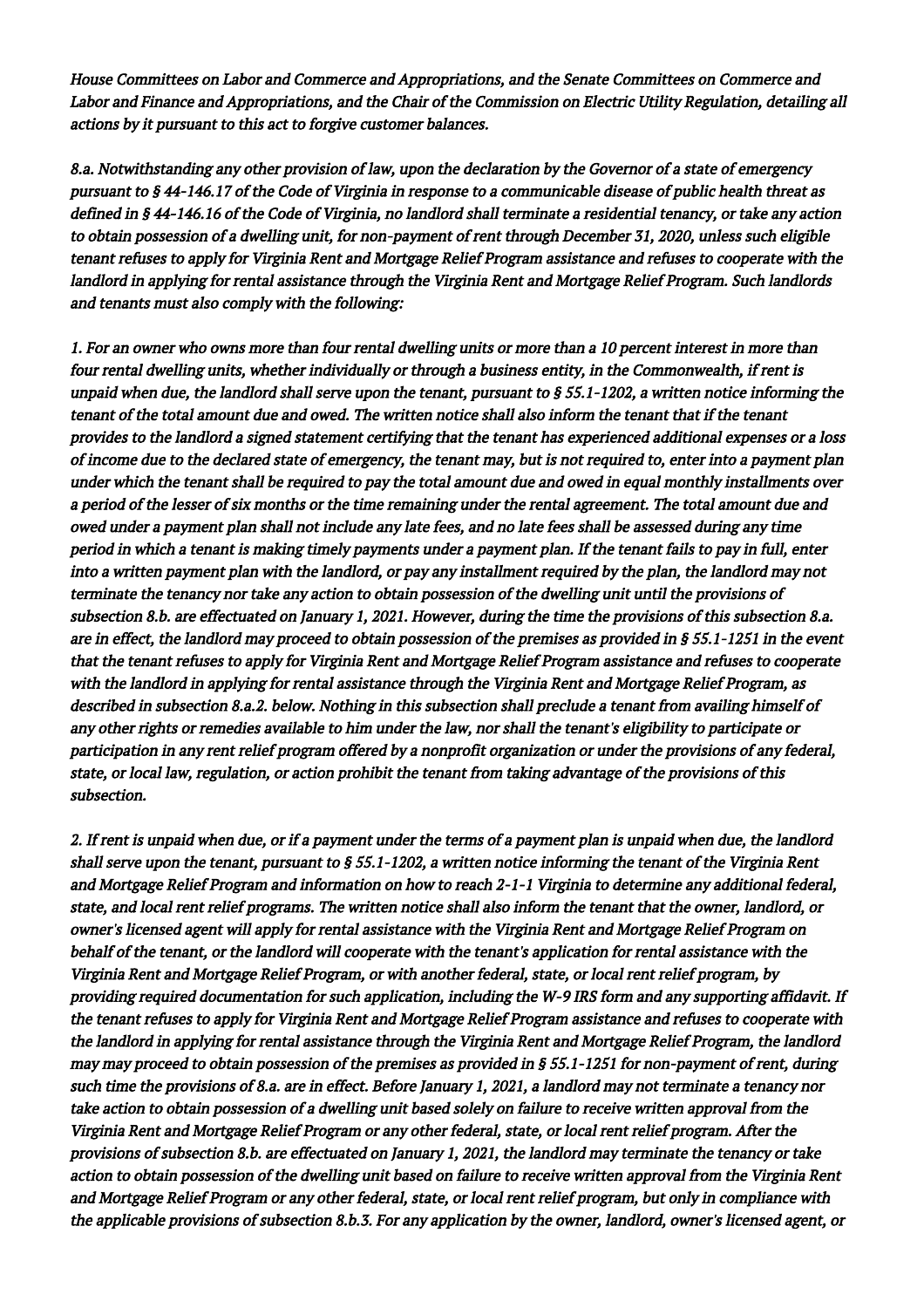the tenant to the Virginia Rent and Mortgage Relief Program or any other federal, state, or local rent relief program, the administrator of the Virginia Rent and Mortgage Relief Program or the administrator of any other federal, state, or local rent relief program shall work diligently to process such application within fourteen days of submission of such application.

b. Beginning January 1, 2021, notwithstanding any other provision of law, upon the declaration by the Governor of a state of emergency pursuant to § 44-146.17 of the Code of Virginia in response to a communicable disease of public health threat as defined in § 44-146.16 of the Code of Virginia, no landlord shall terminate a residential tenancy, or take any action to obtain possession of a dwelling unit, for non-payment of rent due to lost income or additional expenses resulting from the declared state of emergency until such time the declared state of emergency ends, except as follows:

1. For an owner who owns four or fewer rental dwelling units in the Commonwealth, if rent is unpaid when due and the tenant fails to pay rent within fourteen days after written notice is served on him, pursuant to § 55.1-1202, notifying the tenant of his nonpayment and of the landlord's intention to obtain possession of the premises if the rent is not paid within the fourteen-day period, the landlord may proceed to obtain possession of the premises as provided in § 55.1-1251, provided that the landlord also complies with subsection 3. below.

2. For an owner who owns more than four rental dwelling units or more than a 10 percent interest in more than four rental dwelling units, whether individually or through a business entity, in the Commonwealth, if rent is unpaid when due, the landlord shall serve upon the tenant, pursuant to  $\S 55.1$ -1202, a written notice informing the tenant of the total amount due and owed. The written notice shall also inform the tenant that if the tenant provides to the landlord a signed statement certifying that the tenant has experienced additional expenses or a loss of income due to the declared state of emergency, the tenant may, but is not required to, enter into a payment plan under which the tenant shall be required to pay the total amount due and owed in equal monthly installments over a period of the lesser of six months or the time remaining under the rental agreement. The total amount due and owed under a payment plan shall not include any late fees, and no late fees shall be assessed during any time period in which a tenant is making timely payments under a payment plan. The written notice shall also inform the tenant that if the tenant fails to either pay the total amount due and owed or enter into the payment plan offered, or an alternative payment arrangement acceptable to the landlord, within fourteen days of receiving the written notice from the landlord, the landlord may proceed to obtain possession of the premises as provided in § 55.1- 1251. If the tenant fails to pay in full or enter into a written payment plan with the landlord within fourteen days of when the notice is served on him, the landlord may proceed to obtain possession of the premises as provided in § 55.1-1251, provided that the landlord also complies with subsection 3. below. If the tenant enters into a payment plan and, after the plan becomes effective, fails to pay any installment required by the plan within fourteen days of its due date, the landlord may proceed to obtain possession of the premises as provided in § 55.1-1251, provided that he has sent the tenant a new notice, pursuant to  $\S 55.1$ -1202, advising the tenant of the landlord's intention to obtain possession of the premises unless the tenant pays the total amount due and owed as stated on the notice within fourteen days of receipt and provided that the landlord complies with subsection 3. below. The option of entering into a payment plan or alternative payment arrangement pursuant to this subdivision may only be utilized once during the time period of the rental agreement. Nothing in this subsection shall preclude a tenant from availing himself of any other rights or remedies available to him under the law, nor shall the tenant's eligibility to participate or participation in any rent relief program offered by a nonprofit organization or under the provisions of any federal, state, or local law, regulation, or action prohibit the tenant from taking advantage of the provisions of this subsection.

3. If rent is unpaid when due, or if a payment under the terms of a payment plan is unpaid when due, the landlord shall serve upon the tenant, pursuant to  $\S 55.1$ -1202, a written notice informing the tenant of the Virginia Rent and Mortgage Relief Program and information on how to reach 2-1-1 Virginia to determine any additional federal, state, and local rent relief programs. The written notice shall also inform the tenant that the owner, landlord, or owner's licensed agent will apply for rental assistance with the Virginia Rent and Mortgage Relief Program on behalf of the tenant, or the landlord will cooperate with the tenant's application for rental assistance with the